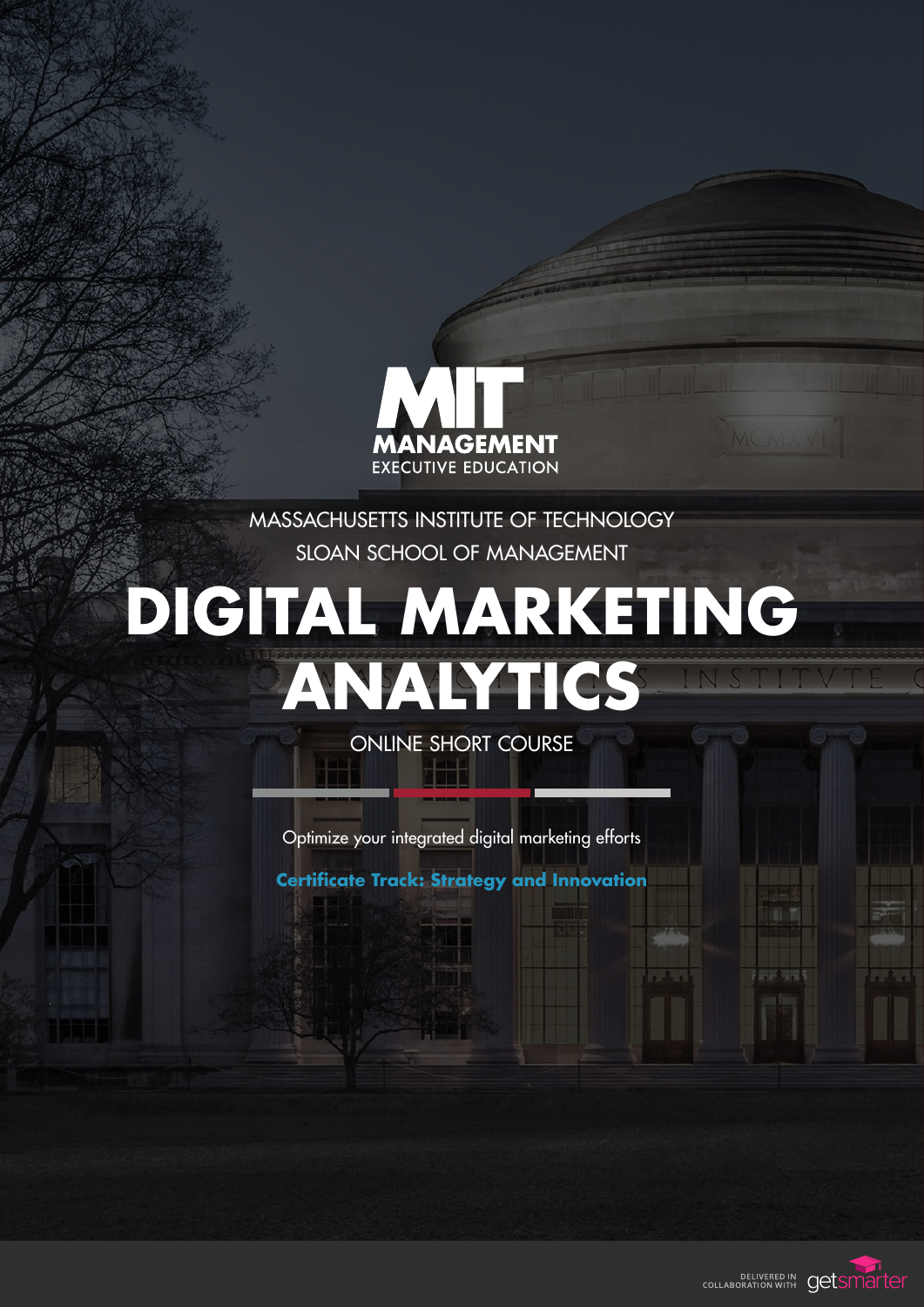# **ABOUT THIS COURSE**

New digital technologies have fundamentally reshaped marketing theory and practice over the last decade and have led to a drastic shift in the quality and quantity of information we are able to store, access, and analyze. With this proliferation of data has come an increasing need for many businesses to better understand and react to various consumer patterns, as well as evolve the way they measure, plan, and implement their marketing activity. As such, there's been a growing demand for skilled marketing analysts who are equipped to ensure optimal return on investment (ROI) for marketing spend and to deliver valuable insights that drive better customer service.

This online program will expose you to expert instruction from Sinan Aral, David Austin Professor of Management at the MIT Sloan School of Management, who currently hosts an in-person program, Digital Marketing and Social Media Analytics at MIT Sloan. His extensive experience with and knowledge of consumer analytics is now being made available to a wider audience.

## **WHAT THE PROGRAM COVERS**

This program provides you with an overview of the best approaches and practices in digital marketing measurements and analysis, and offers an understanding of how these tools can be integrated to inform strategic direction.

You'll gain hands-on experience in the application of analytics tools and techniques, to real-world marketing problems. You'll also learn to create a predictive model using analytics tools and be equipped to recommend ROI optimization strategies from data collected through attribution modeling and A/B and multivariate experimentation. You'll learn how analytics-based marketing is used to improve ROI for marketing campaigns and will navigate

the latest applications of artificial intelligence (AI), machine learning, and predictive modeling within the context of marketing analytics.



6 weeks, excluding orientation

US\$2,800



6–8 hours/week of self-paced learning, entirely online\*

\*The recommended weekly time commitment for core content is 4-5 hours, taking into account the busy lifestyles of working professionals, with an additional 2-3 hours recommended for non-compulsory weekly enrichment activities, should you have the time.

An integrated analytics approach can free up 15 to 20% of marketing spend - up to \$200 billion worldwide.\*

[\\*McKinsey & Company](https://www.mckinsey.com/business-functions/marketing-and-sales/our-insights/using-marketing-analytics-to-drive-superior-growth)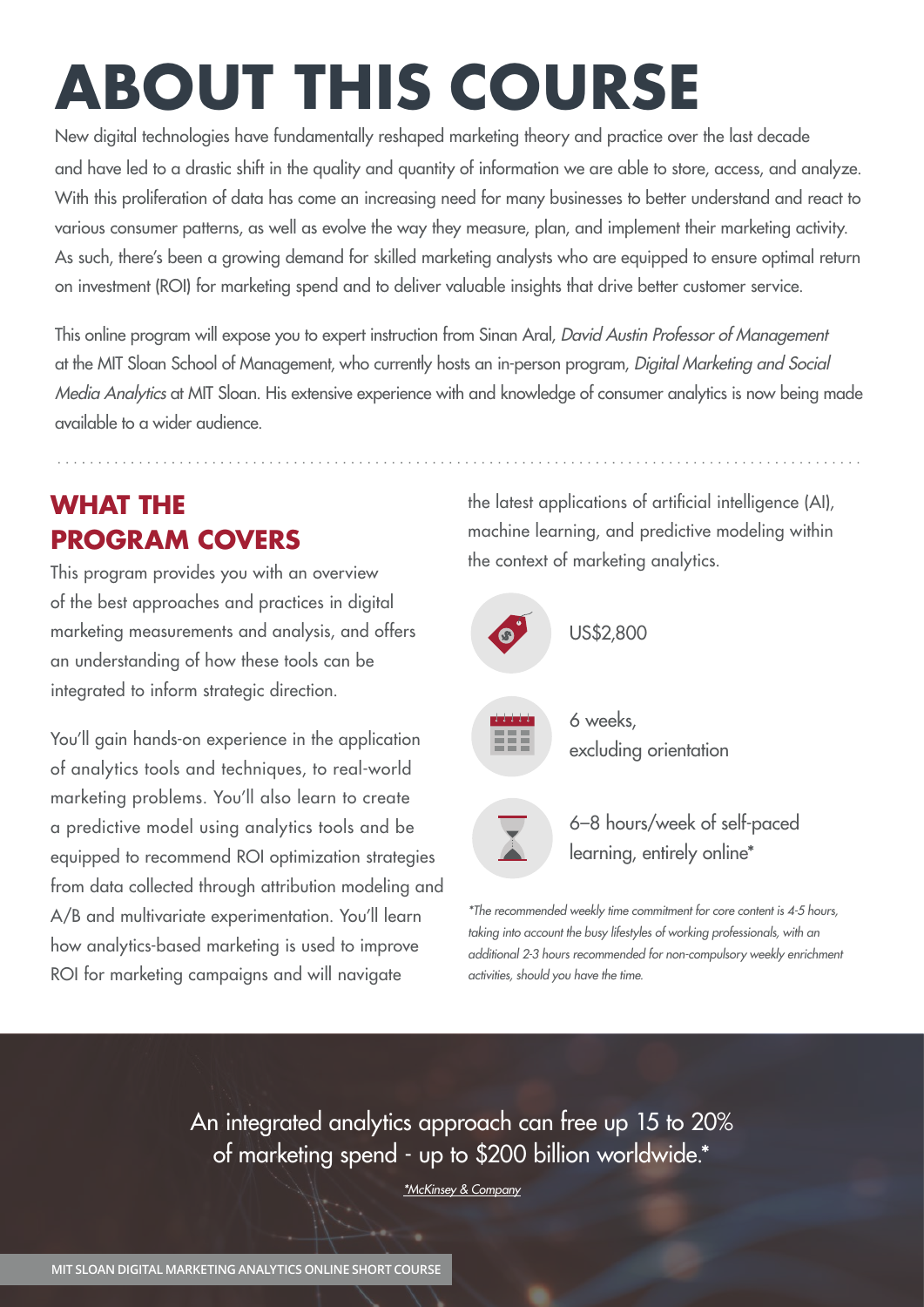# **THIS PROGRAM IS FOR YOU IF:**



 You want to optimize the ROI of your marketing efforts across channels using a data-driven approach.



You want to better integrate your digital marketing campaigns to capitalize on the many touch points you have with your consumer.



You want proof of your abilities in the form of an official certificate of completion from the MIT Sloan School of Management. \*\*

\*\*Certificates of completion are issued in your legal name upon successfully completing a program according to the program completion criteria outlined during the course. No certificate will be issued to you if you do not meet the stipulated requirements for the award of a certificate.

### **WHO SHOULD TAKE THIS COURSE?**

Marketing analytics is a field that should transcend the functional boundaries within the profession of marketing and, as such, would be of value and interest to almost anyone working within, or wanting to work within, a marketing-related role. If your business would benefit from an increased ability to measure, analyze, optimize, and increase digital marketing ROI, this digital marketing analytics program is for you.

This online program is designed to give you the opportunity to close the gaps in your analytical knowledge and skills. If you're involved in the field of marketing, this program will help to supplement your level of expertise and offer an opportunity for career growth, or increase your attractiveness to potential employers. If you're the owner of a small business, this program aims to help develop your ability to generate sales and improve revenue. This program is also aimed at validating the skills of established marketing professionals with an MIT Sloan certificate of completion.

I firmly believe we're on the brink of a revolution in our understanding of human behavior, and the reason for that is the availability of massive data on micro-level human interaction at population scale.

- **SINAN ARAL, DAVID AUSTIN PROFESSOR OF MANAGEMENT AT THE MIT SLOAN SCHOOL OF MANAGEMENT**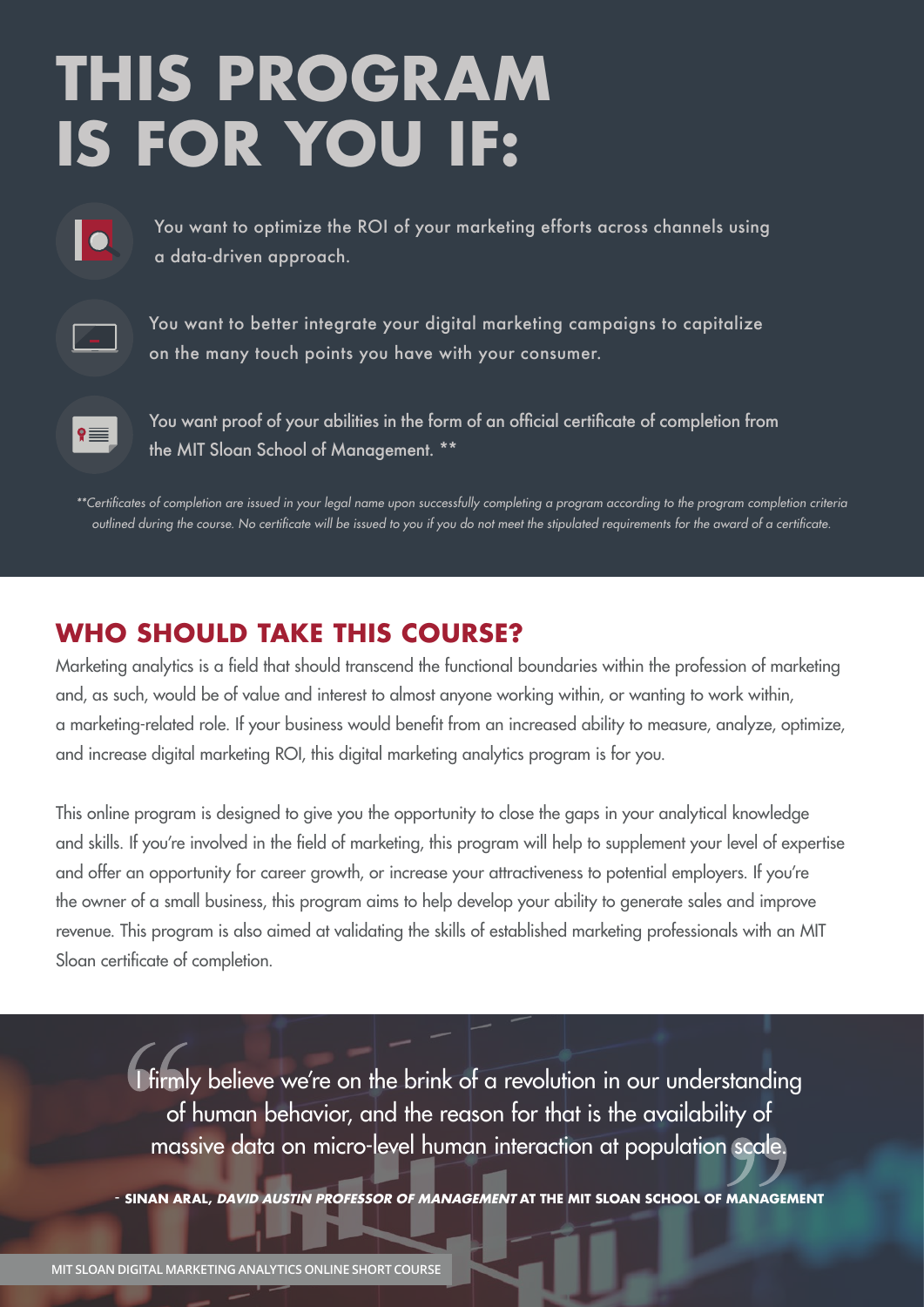# **WHAT YOU'LL LEARN**

This online program integrates rich, interactive media such as videos, infographics, and e-learning activities as well as traditional didactic components such as written study guides (program notes). There are also opportunities for collaborative learning through discussion forums. The following modules contribute to the holistic approach of your learning path:

### **ORIENTATION**

### **WELCOME TO YOUR ONLINE CAMPUS**

ONE WEEK

You'll be welcomed with a personal call and get introduced to your online teaching and technical support network. Begin connecting with fellow participants while exploring the navigation and tools of your Online Campus. Be alerted to key milestones in the learning path, and review how your results will be calculated and distributed.

You'll be required to complete your participant profile, confirm your certificate delivery address, and submit a digital copy of your passport/identity document.

### **MODULE 1**

### **UNDERSTANDING THE DIGITAL MARKETING CHANNEL MIX**

In this module, you'll gain insight into the integrated nature of digital marketing and the various digital channels that can be leveraged to optimize marketing spend. You'll have the opportunity to focus on the channels of search, display, mobile, and social marketing, and examine how these channels can work together. In doing so, you'll begin to recognize the significance of the integrated, multi-channel experience.

### **WHAT IS MIT SLOAN?**

Learn more about

### **[THE MIT SLOAN](http://mitsloan.mit.edu/about-mit-sloan/)  SCHOOL OF MANAGEMENT**

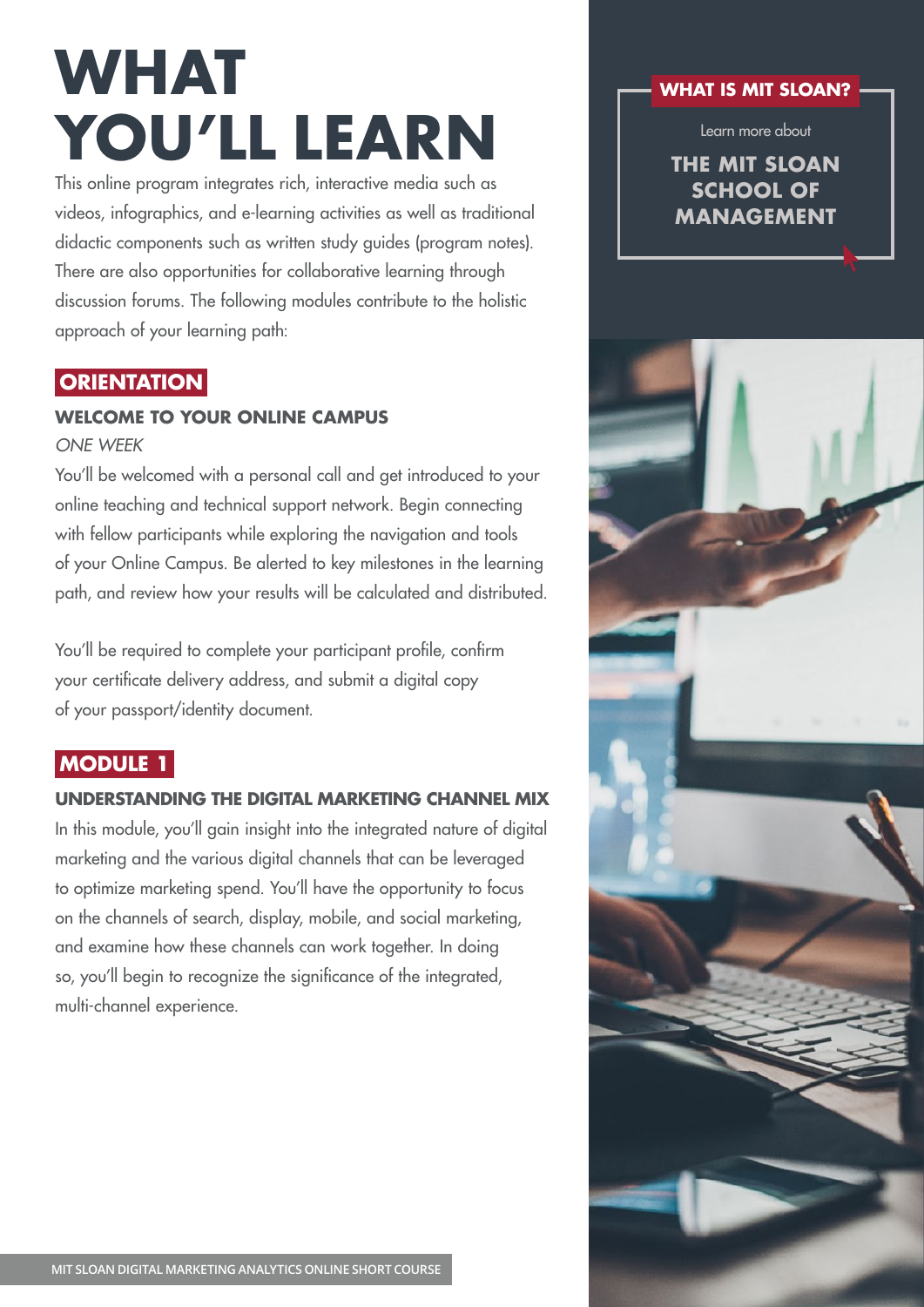### **MODULE 2**

### **IMPLEMENTING INTEGRATED DIGITAL MARKETING**

This module aims to give you experience and insight into certain available digital marketing analytics tools and teach you how to use these tools to interpret campaign performance. Digital marketing analytics tools such as Google Adwords, Facebook Ads, and web analytics tools such as Google Analytics will be explored. You'll practically apply these tools with the data sets provided to you, and use them to analyze and measure marketing performance.

### **MODULE 3**

### **UNDERSTANDING PREDICTIVE ANALYTICS AND PREDICTIVE MODELING**

In this module, you'll come to understand more about how predictive analytics is used in digital marketing and why it forms such an integral part of marketing strategy. You'll learn how predictive analytics use data and statistical algorithms to identify the likelihood of future outcomes based on historical data. You'll then go beyond knowledge of what has happened in the past and learn how to provide an assessment of what will happen in the future an essential step in improving marketing campaigns.

### **MODULE 4**

### **IMPLEMENTING PREDICTIVE ANALYTICS ACROSS CHANNELS**

This module aims to equip you with an understanding of what is involved in creating a predictive model before implementing predictive analytics techniques across digital marketing channels. You'll learn how to create a predictive model, which involves techniques such as regression analysis, basic descriptive statistics (mean, min/max, standard deviation), using software such as R. You'll implement these predictive analytics techniques across digital marketing channels using a real-world case study and create a predictive model on this basis.

### **WHY MIT SLOAN [EXECUTIVE EDUCATION?](http://executive.mit.edu/article/why-mit-sloan-executive-education)**

Learn more about **THE MIT SLOAN ADVANTAGE**

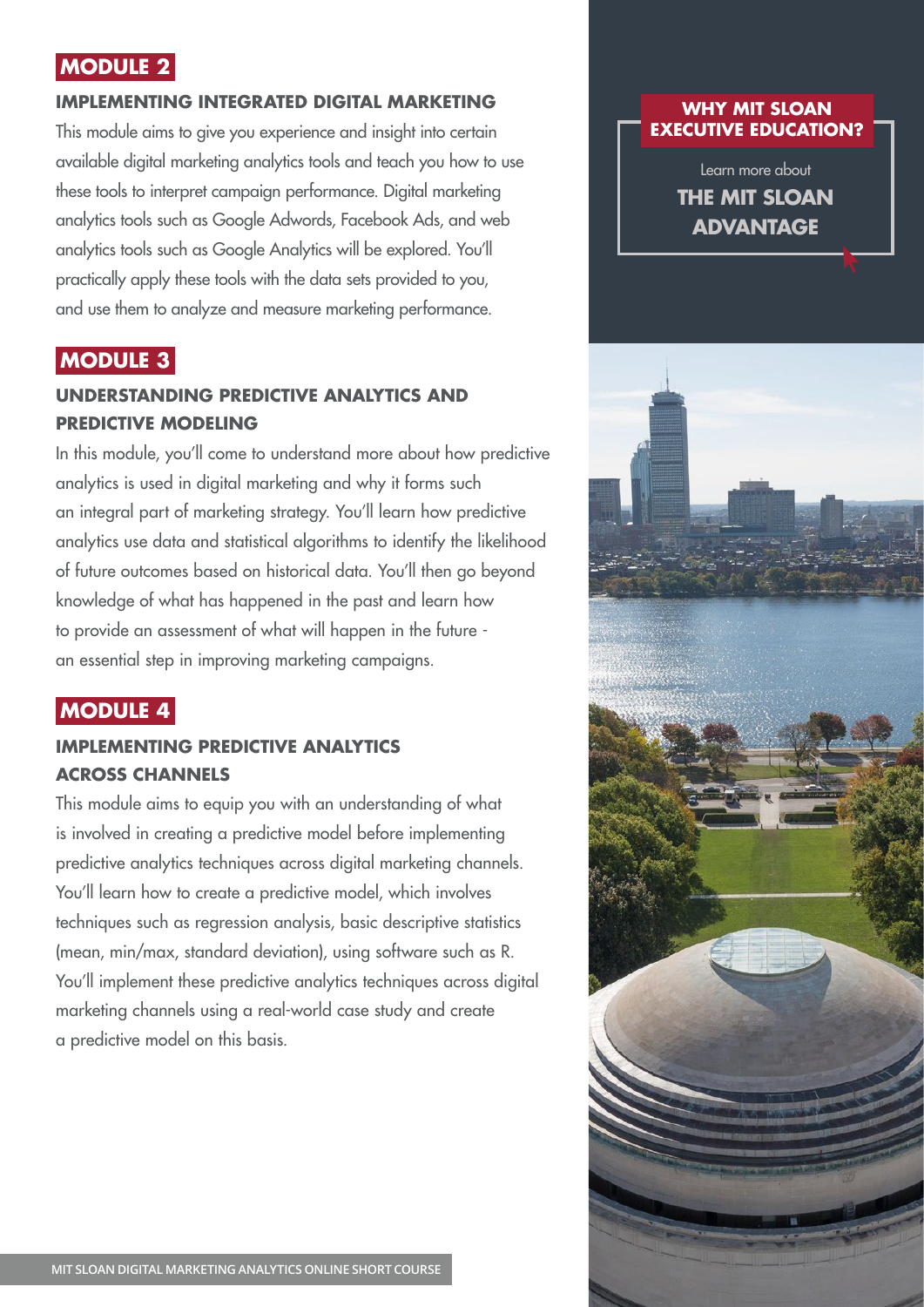### **MODULE 5**

### **OPTIMIZING RETURN ON INVESTMENT (ROI)**

In this module, you'll work with marketing campaign data across multiple channels and learn to optimize certain marketing strategies for optimal performance and ROI. You'll become familiar with the factors influencing return on investment and consider where to adjust your marketing spend. Finally, you'll learn to measure ROI, deduce the efficiency of a given marketing campaign in obtaining optimal ROI, and then recommend ROI optimization strategies for this same campaign.

### **MODULE 6**

### **THE FUTURE OF INTEGRATED DIGITAL MARKETING: VIDEO, MOBILE AND AI**

This final module offers you an introduction to the exciting future of digital marketing. You'll explore the possibilities offered by video and mobile marketing, as well as the applications of artificial intelligence in these and other contexts. Finally, through the use of data and research from previous modules, you'll create a holistic digital marketing plan for your ongoing project, aimed at optimizing a given marketing campaign.

### **ONGOING PROJECT**

### **CREATE A DIGITAL MARKETING OPTIMIZATION PLAN**

By the end of this program, you'll be equipped to create a digital marketing optimization plan for your marketing portfolio using a real-world case study with corresponding data sets. The ongoing project helps you engage with key ideas related to optimizing a digital marketing strategy. These include developing a predictive model using predictive analytics tools, recommending ROI optimization strategies, and finally creating a 6-10 page report that pieces everything together and draws on data-driven evidence to support your overall strategy.

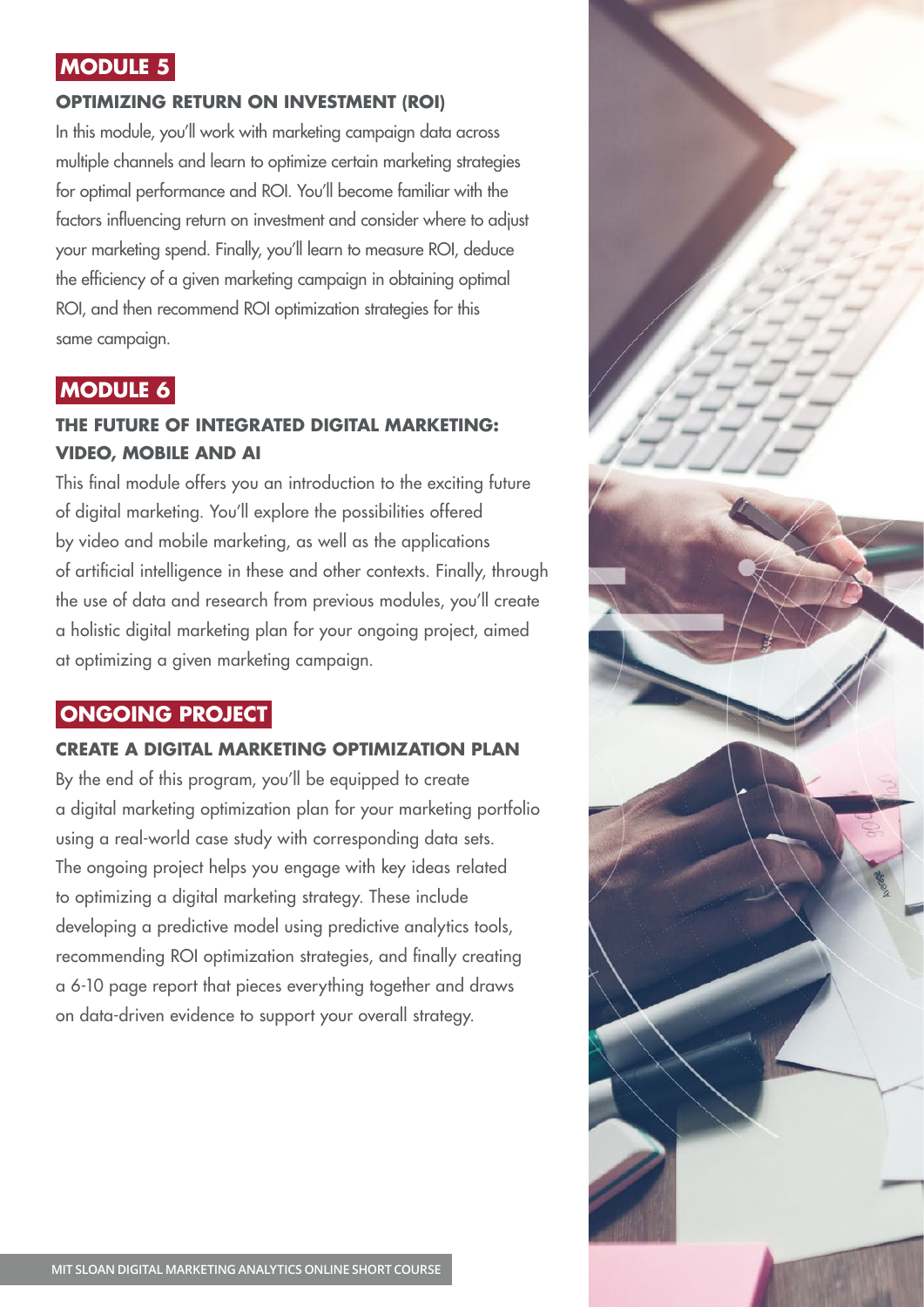# **WHO YOU'LL LEARN FROM YOUR FACULTY DIRECTOR**

This subject matter expert from MIT Sloan guides the program design and appears in a number of program videos, along with a variety of industry professionals.



### **SINAN ARAL**

David Austin Professor of Management at the MIT Sloan School of Management

Sinan Aral is the David Austin Professor of Management at MIT, where he is a Professor of IT & Marketing, and Professor in the Institute for Data, Systems and Society where he co-leads MIT's Initiative on the Digital Economy. He was the Chief Scientist at SocialAmp, one of the first social commerce analytics companies (until its sale to Merkle in 2012) and at Humin, a social platform that the Wall Street Journal called the first "Social Operating System" (until its sale to Tinder in 2016). He is currently a founding partner at Manifest Capital and on the Advisory Board of the Alan Turing Institute, the British National Institute for Data Science, in London. Sinan was the Scholar-in-Residence at the New York Times R&D Lab in 2013 and has worked closely with Facebook, Twitter, Snap, AirBnB, Yahoo, Jet.com, Microsoft, IBM, Intel, Cisco, Oracle, SAP, and many other leading Fortune 500 firms

on realizing business value from big data analytics, social media, and IT investments. Sinan's research has won numerous awards including the Microsoft Faculty Fellowship, the PopTech Science Fellowship, an NSF CAREER Award and a Fulbright Scholarship. In 2014, he was named one of the "World's Top 40 Business School Professors Under 40" by Businessweek, and in 2018 received the Herbert Simon Award of Rajk László College in Budapest. He is the Author of the upcoming book, The Hype Machine, about how social media is disrupting our businesses, our politics, and our public health. Sinan is a Phi Beta Kappa graduate of Northwestern University, holds Master's degrees from the London School of Economics and Political Science, and Harvard University, and received his PhD from MIT. He enjoys cooking, skiing and telling jokes about his own cooking and skiing. His most recent hobby is learning from his four-year-old son. You can find Sinan on Twitter @sinanaral.

# **YOUR SUCCESS TEAM**

Receive a personalized approach to online education that ensures you're supported by GetSmarter throughout your learning journey



### **HEAD LEARNING FACILITATOR**

A subject expert from GetSmarter and approved by the University, who'll guide you through content-related challenges.



### **SUCCESS MANAGER**

Your one-on-one support at GetSmarter, available during University hours (9am - 5pm EST) to resolve technical and administrative challenges.



### **GLOBAL SUCCESS TEAM**

This team from GetSmarter is available 24/7 to solve your tech-related queries and concerns.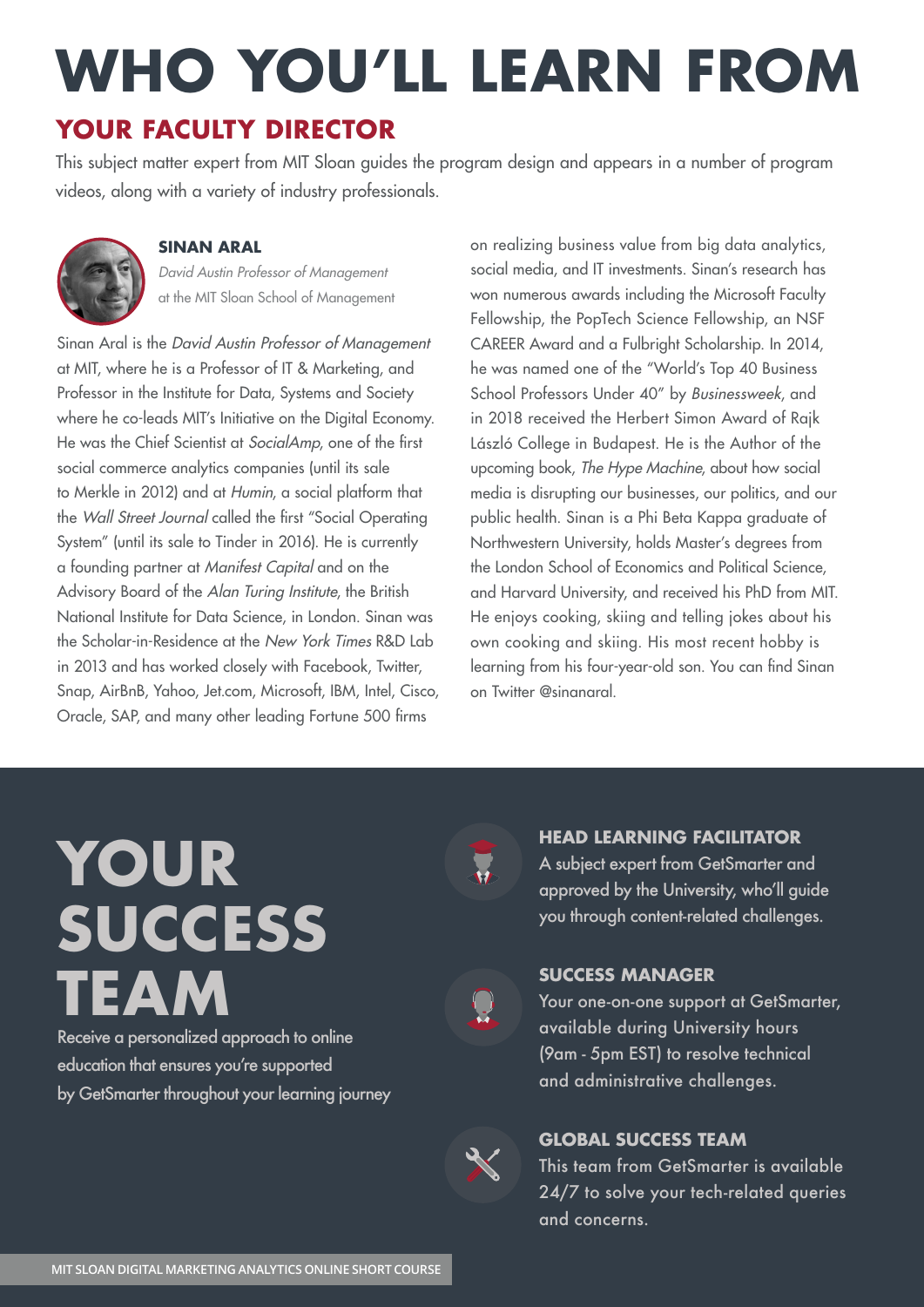### **A POWERFUL COLLABORATION**

MIT Sloan Executive Education is collaborating with online education provider, GetSmarter, to create a new class of learning experience — one that is higher-touch, intimate, and personalized for the working professional.

### **WHAT IS MIT SLOAN?**

The MIT Sloan School of Management is one of the world's leading business schools, emphasizing innovation in practice and research, with a mission to develop principled, innovative leaders who improve the world, and to generate ideas that advance management practice. The School's focus on action learning means that students are able to apply concepts learned in the classroom to real-world business settings and, through its collaborative spirit, MIT Sloan welcomes and celebrates diverse viewpoints, creating an environment where new ideas grow and thrive.

### **WHAT IS MIT SLOAN EXECUTIVE EDUCATION?**

MIT Sloan Executive Education offers non-degree executive programs led by MIT Sloan faculty to provide business professionals from around the world with a targeted and flexible means to advance their career development goals and position their organizations for future growth.

By collaborating with GetSmarter, a leader in online education, MIT Sloan Executive Education is able to broaden access to its on-campus offerings in a collaborative and engaging format that stays true to the quality of MIT Sloan and MIT as a whole.

### **WHAT IS GETSMARTER?**

GetSmarter, a wholly-owned subsidiary of 2U, Inc., is a digital education company that partners with the world's leading universities to select, design and deliver premium online short courses with a datadriven focus on learning gain.

Technology meets academic rigour in our peoplemediated model which enables lifelong learners across the globe to obtain industry-relevant skills that are certified by the world's most reputable academic institutions.

### **MIT SLOAN CERTIFICATE OF COMPLETION**

This program offers you the opportunity to earn a certificate of completion from one of the world's leading business schools - the MIT Sloan School of Management. Your certificate will be issued in your legal name and couriered to you, at no additional cost, upon successful completion of the program, as per the stipulated requirements. This program also counts towards an MIT Sloan Executive Certificate.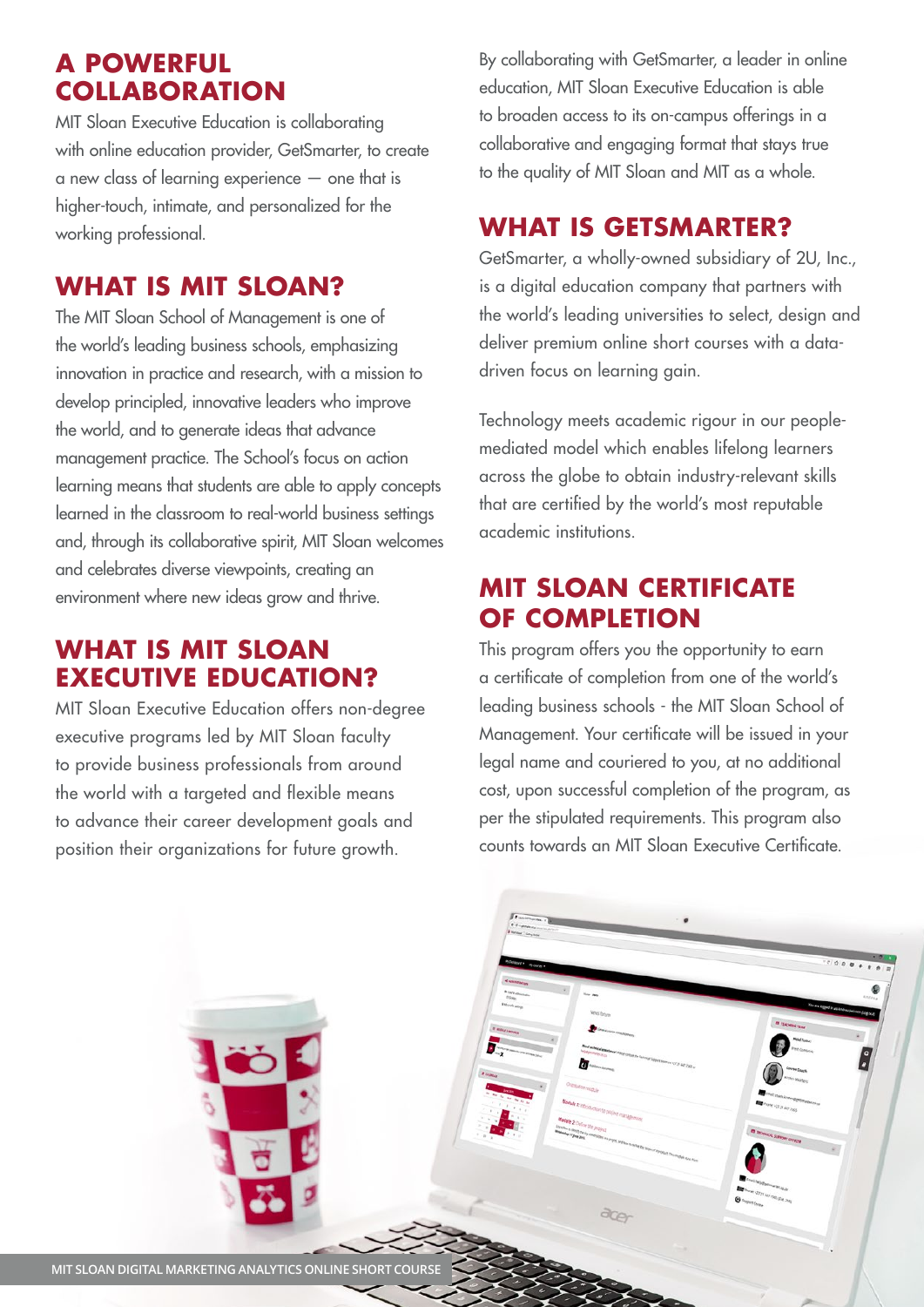# **HOW YOU'LL LEARN**

Every course is broken down into manageable, weekly modules, designed to accelerate your learning process through diverse learning activities. You'll be supported as you engage in individual activities and group discussions, ensuring you feel confident to submit your best work at each weekly deadline.

- Work through your downloadable and online instructional material
- Interact with your peers and learning facilitators through weekly class-wide forums and reviewed small group discussions
- Enjoy a wide range of interactive content, including video lectures, infographics, live polls, and more
- Investigate rich, real-world case studies
- Apply what you learn each week to quizzes and ongoing project submissions, culminating in the creation of a digital marketing optimization plan.

### **TECHNICAL REQUIREMENTS**

### **BASIC REQUIREMENTS**

In order to complete a course, you'll need a current email account and access to a computer and the

internet, as well as a [PDF Reader](https://get.adobe.com/uk/reader/?promoid=BUIGO). You may need to view Microsoft PowerPoint presentations, and read and create documents in Microsoft Word or Excel. Installing [Adobe Flash Player](https://get.adobe.com/flashplayer/) will give you full access to certain course content, such as interactive infographics. However, you'll still have access to this content in the form of a downloadable PDF transcript if you'd prefer not to use Flash.

### **BROWSER REQUIREMENTS**

We recommend that you use Google Chrome as your internet browser when accessing the Online Campus. Although this is not a requirement, we have found that this browser performs best for ease of access to program material. This browser can be downloaded [here.](https://www.google.com/intl/en/chrome/browser/)

### **ADDITIONAL REQUIREMENTS**

Certain programs may require additional software and resources. These additional software and resource requirements will be communicated to you upon registration and/or at the beginning of the program. Please note that Google, Vimeo, and YouTube may be used in our program delivery, and if these services are blocked in your jurisdiction, you may have difficulty in accessing program content. Please check with a Course Consultant before registering for this program if you have any concerns about this affecting your experience with the Online Campus.